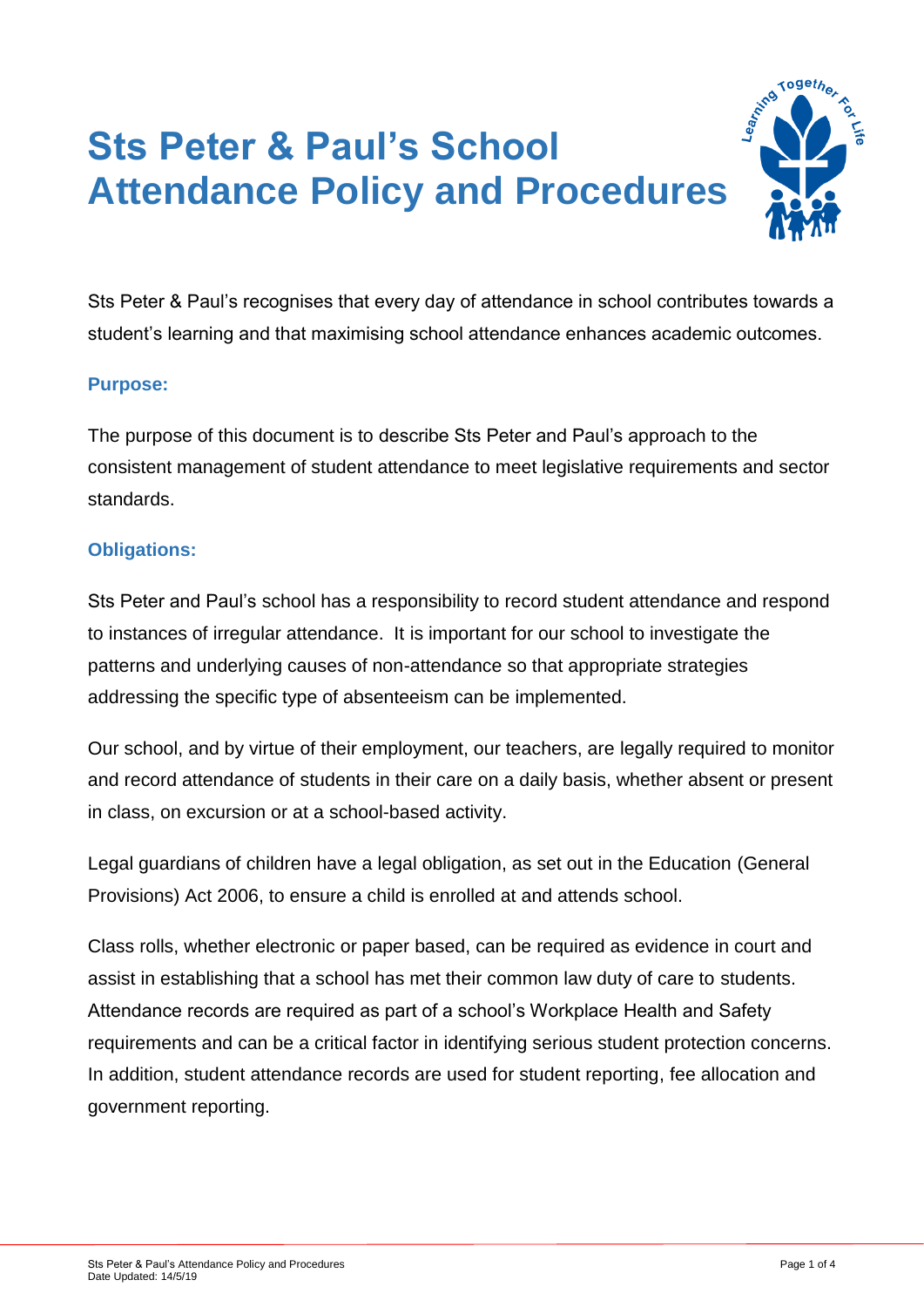## **Roll-marking**

Our school has a responsibility to record student attendance and respond to instances of irregular attendance. Staff use the eMinerva system to record student attendance and absences. It is important for our school to investigate the patterns and underlying causes of non-attendance so that appropriate strategies addressing the specific type of absenteeism can be implemented.

Our school, and by virtue of their employment, our teachers, are legally required to monitor and record attendance of students in their care on a daily basis, whether absent or present in class, on excursion or at a school-based activity.

## **Student Attendance Level**

Students, families and carers, and staff will work together to ensure all students meet the school expectation of 90% or above attendance and zero unexplained absences. 90% attendance equates to 5 days absence per term and 10 days absence per semester.

| Role                        | <b>Responsibilities</b>                                                                                                                                                                     |
|-----------------------------|---------------------------------------------------------------------------------------------------------------------------------------------------------------------------------------------|
| Principal                   | coordinate and implement this procedure<br>٠                                                                                                                                                |
|                             | manage student attendance in consultation with the school community<br>٠                                                                                                                    |
|                             | engage with families to proactively promote high levels of student attendance                                                                                                               |
|                             | monitor non-attendance and re-engage students in partnership with families and carers<br>٠                                                                                                  |
|                             | ensure compliance of data entry in alignment with eMinerva requirements<br>٠                                                                                                                |
|                             | ensure staff are made aware of the BCE Student Attendance policy and this procedure<br>and ensure a copy of this procedure is provided to relief staff (i.e. published on School<br>Portal) |
|                             | record and report attendance data in annual reviews                                                                                                                                         |
|                             | ensure relief staff are entered into WSS timesheets in order to gain access to eMinerva                                                                                                     |
|                             | ensure eMinerva training is part of the induction process for new staff and annual training<br>٠<br>for existing staff                                                                      |
| Staff with roll-<br>marking | ensure data is entered into eMinerva in an accurate and timely manner, at least twice per<br>day                                                                                            |
| responsibilities            | any student absent from school without explanation requires same day follow up and                                                                                                          |
|                             | reporting to families and carers on the day of the absence                                                                                                                                  |
|                             | follow up on eMinerva notifications of unexplained absences<br>٠                                                                                                                            |
|                             | inform Principal of unexplained or 3+ days of absence<br>٠                                                                                                                                  |

## **Roles and responsibilities**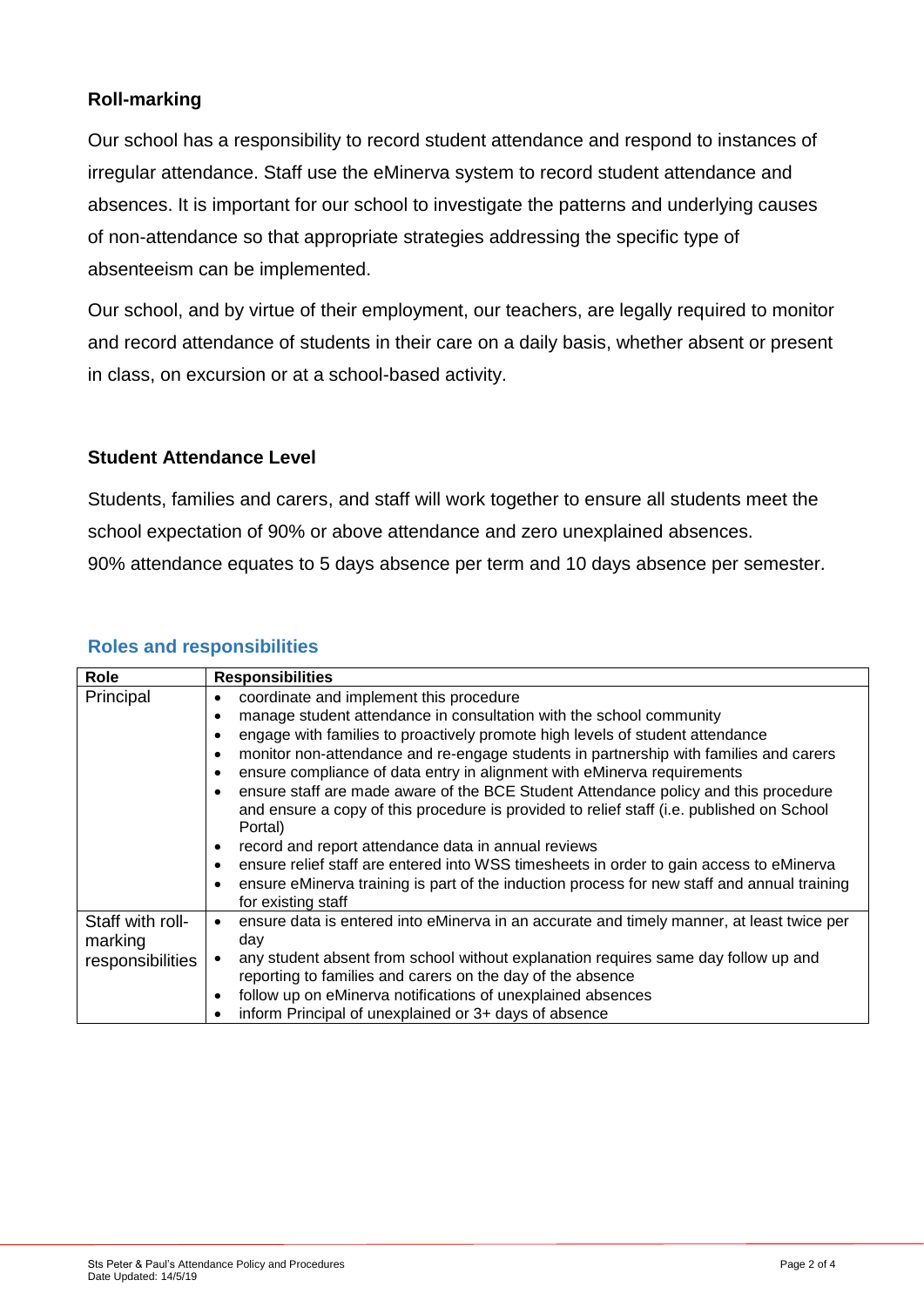## **Procedure**

| <b>Attendance</b>                     | Attendance will be marked for all students twice a day by 9.00am and again by 2.00pm                                                                                                                                                                                                                                                                |
|---------------------------------------|-----------------------------------------------------------------------------------------------------------------------------------------------------------------------------------------------------------------------------------------------------------------------------------------------------------------------------------------------------|
| <b>Marking</b>                        | Office staff will check this has been completed at 9.15am and 2:15pm each day and a phone<br>call will be made to teachers if their attendance has not been marked. If attendance is<br>frequently not marked this information will be passed to the School Principal. An email will be<br>sent to the teacher for a class roll that is not marked. |
|                                       | School Leadership will be advised of unmarked and incorrectly marked rolls. Incorrectly marked<br>rolls will be corrected by the teacher responsible for the class.                                                                                                                                                                                 |
| <b>Present</b><br><b>Categories</b>   | Students who are:                                                                                                                                                                                                                                                                                                                                   |
|                                       | in Class will be marked 'Present - In Class'                                                                                                                                                                                                                                                                                                        |
|                                       | in an alternative learning activity will be marked 'Present - Alternate Learning Activity'.<br>$\overline{\phantom{a}}$                                                                                                                                                                                                                             |
|                                       | participating in activities (excursion; camps etc.) will be marked accordingly by the teacher<br>$\blacksquare$<br>responsible for the activity                                                                                                                                                                                                     |
|                                       | These attendance categories must not be changed, unless the student is present in class and<br>then the category should be changed to 'Present - In Class'.                                                                                                                                                                                         |
|                                       | Students will only be marked as 'Present - Not Required to Attend' upon instruction from<br>School Leadership.                                                                                                                                                                                                                                      |
| <b>Absent</b>                         | Students who are:                                                                                                                                                                                                                                                                                                                                   |
| <b>Categories</b>                     | not in class, and notification has not been received from a Legal Guardian, will be marked<br>'Absent - Unexplained'                                                                                                                                                                                                                                |
|                                       | not in class and notification has been received from a Legal Guardian advising the student<br>is unwell, will be marked 'Absent - Unexplained'. Other absence reasons will be marked<br>accordingly e.g. 'Appointment', 'Personal/Family'.                                                                                                          |
|                                       | When marking the roll, if teachers have received written information from Legal Guardians<br>regarding a student's absence from school, the teacher will enter the details (including the<br>absence category) into a log in eMinerva.                                                                                                              |
|                                       | If Legal Guardians have informed the school office of the absence the school office staff will<br>enter these details into a log in eMinerva.                                                                                                                                                                                                       |
|                                       | Class teachers should enter any information regarding future planned absences of students by<br>entering a Notified Absence into e-Minerva.                                                                                                                                                                                                         |
|                                       | If a student is absent for three consecutive days (or earlier if concerned) the class teacher will<br>contact the family or carer.                                                                                                                                                                                                                  |
|                                       | Any student absent from school without explanation requires same day follow up and reporting<br>to families and carers on the day of absence.                                                                                                                                                                                                       |
|                                       | If a student has been previously marked 'Present at School', the student has not been signed<br>out by office staff and they are not in class without permission, the teacher is to ring the office<br>and advise that the student is not present. Office staff will inform the leadership team and they<br>will attempt to locate the student.     |
|                                       | Students will only be marked as 'Absent – Not Required to Attend', 'Absent – Truant' or 'Absent<br>- Internal Suspension' upon instruction from School Leadership.                                                                                                                                                                                  |
| <b>Unexplained</b><br><b>Absences</b> | An unexplained absence occurs when the student is not present at school and the Legal<br>Guardian does not contact the school.<br>An SMS message will be sent to the Main Contact by approximately 9.30 am each day. Class<br>teachers will follow up any unexplained absences by making contact with the student's Legal<br>Guardians.             |